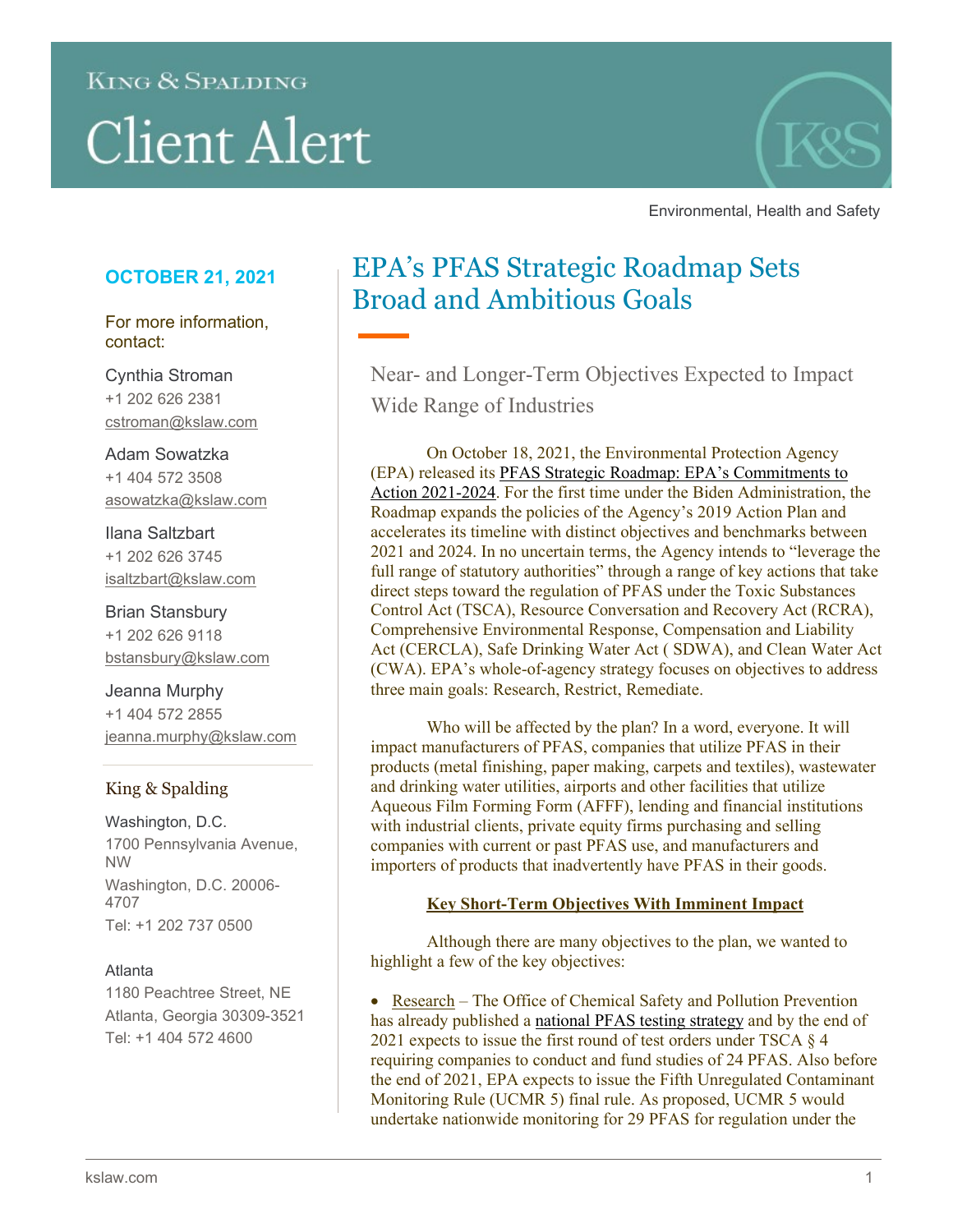

SDWA. Because information serves as the foundation underpinning the Roadmap's goals, these and the other Research objectives aim to achieve an exponential expansion of data and public knowledge about PFAS presence and effects.

- Restrict In Spring 2022, EPA intends to propose enhanced reporting of information required under TSCA by designating PFAS on the TRI list as "Chemicals of Special Concern" and removing certain notification exemptions. This objective will substantially expand the number of companies required to report and notify PFAS under TRI, providing EPA and the public with a broader range of targets for restriction under permits and other regulations.
- Remediate In Spring 2022, EPA plans to propose designation of PFOA and PFOS as hazardous substances under CERCLA, with the intent to finalize the designation by Summer 2023. Long expected, this designation will launch a series of actions under CERCLA, including sampling and response activities, potential reopening of Superfund sites. Designation will also trigger for any facility to report PFOS and PFOA releases over reportable quantities, and it will also give states more authority for regulation and enforcement.

#### **Research Goal – Additional Objectives**

EPA's approach to addressing PFAS begins with expanding information on existing levels of PFAS in the environment through reporting and monitoring, identifying PFAS risks and effects on human health and the environment, and developing technologies to reduce potential impacts.

#### Objectives with Near-Term Potential Impact

- Categorization of PFAS for hazard assessment and removal technologies in Winter 2021.
- Preparation of a draft total adsorbable fluorine analytical method for wastewater.
- Categorization of PFAS for hazard assessment and removal technologies in Winter 2021.
- Publication in the next few months of the final toxicity assessment for GenX chemicals (hexafluoropropylene oxide dimer acid and its ammonium salt).

#### What to Expect Later in 2022

- The first national study of PFAS in fish tissue in U.S. lakes to understand which PFAS are present in fish tissue and identify locations such presence is concentrated.
- Completion and publication by Fall 2022 of a multi-laboratory validation of the analytical method for environmental media developed in collaboration with the Department of Defense (DOD), followed by promulgation under the CWA.
- Continuing activity to create the technical infrastructure for monitoring, mitigation, and tracking fate and transport of PFAS air emissions, aiming to evaluate mitigation options under the CAA by Fall 2022.

#### What to Expect in 2023 and Beyond

- Finalization of the risk assessment for PFOA and PFOS in biosolids by Winter 2024.
- Development of toxicity assessments for PFBA, PFHxA, PFHxS, PFNA, and PFDA.
- Work by the Office of Research and Development to develop and validate methods to detect and measure PFAS in the environment.
- Completion of analytical methods for monitoring drinking water and recommendations regarding aquatic life and human health criteria for PFOA and PFOS by the end of 2024.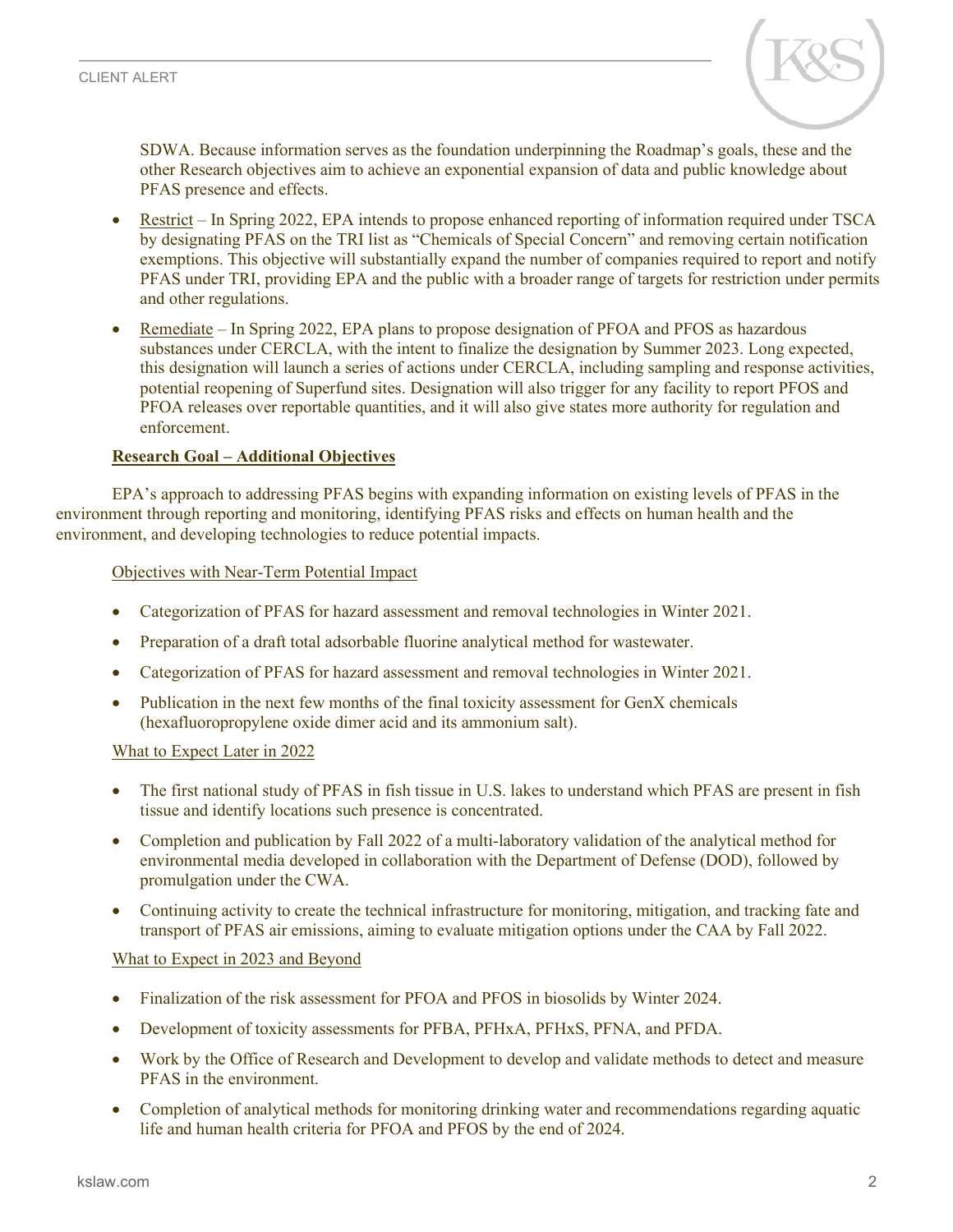

# **Restrict Goal – Additional Objectives**

In addition to further research and development on PFAS presence and effects, EPA has established objectives focused on preventing upstream PFAS from entering the environment and supply chains.

## Objectives with Near-Term Potential Impact

- EPA plans to issue health advisories for GenX and PFBS in Spring 2022.
- Continuing scrutiny of new PFAS, including [voluntary](https://www.epa.gov/reviewing-new-chemicals-under-toxic-substances-control-act-tsca/pfas-low-volume-exemption) and other efforts to [eliminate low volume](https://www.epa.gov/chemicals-under-tsca/epa-announces-changes-prevent-unsafe-new-pfas-entering-market)  [exemptions](https://www.epa.gov/chemicals-under-tsca/epa-announces-changes-prevent-unsafe-new-pfas-entering-market) to TSCA Section 5 review.
- Leveraging of existing NPDES permits to incorporate monitoring, limitations and other practices for effluent wastewater and stormwater discharges at facilities where PFAS are suspected, as well as new guidance to state permitting authorities to address new PFAS in new permits.

### What to Expect Later in 2022 and Beyond

- More "significant new use" designations for abandoned uses and new PFAS in Summer 2022.
- Finalization of the TSCA Section 8 PFAS reporting rule by the end of 2022.
- Issuance of a proposed National Primary Drinking Water Regulation for PFOA and PFOS in Fall 2022 (to be finalized in Fall 2023).
- Decision-making on Effluent Limitations Guidelines (ELGs) for industrial discharges under the proposed PFAS Action Act of 2021 will begin in Fall of 2022 and continue through the end of 2024.

#### **Remediate Goal – Additional Objectives**

Building on advancements in the Research component discussed above, the Roadmap anticipates an acceleration in voluntary and regulated cleanup efforts for downstream, existing PFAS contamination.

#### Objective with Near-Term Potential Impact

- Publication in Spring 2002 of an Advanced Notice of Proposed Rulemaking to seek public input on designation of PFAS (supplementing the earlier designation of PFOS and PFOA) as hazardous substances under CERCLA.
- Using enforcement actions to address past and continuing PFAS releases.

#### What to Expect in 2023 and Beyond

• Interim guidance on destruction and disposal of PFAS and certain identified non-consumer PFAScontaining materials by Fall 2023.

As part of the PFAS Strategic Roadmap's comprehensive approach, EPA also plans to engage with the public in assessing impacts on affected communities, disseminate information on PFAS and risks, and annually provide a public progress report. As with many recently announced plans and strategies, EPA aims to view the Roadmap's process and actions through an environmental justice lens to ensure equitable benefits for disadvantaged communities.

Also, while the Roadmap focuses on regulatory actions, the information and activities will likely drive new and increased litigation, which could come swiftly in multiple areas. For one, litigants will likely seek to use the drinking water standards in the ever-growing arena of contamination class-action suits. These suits have expanded rapidly to